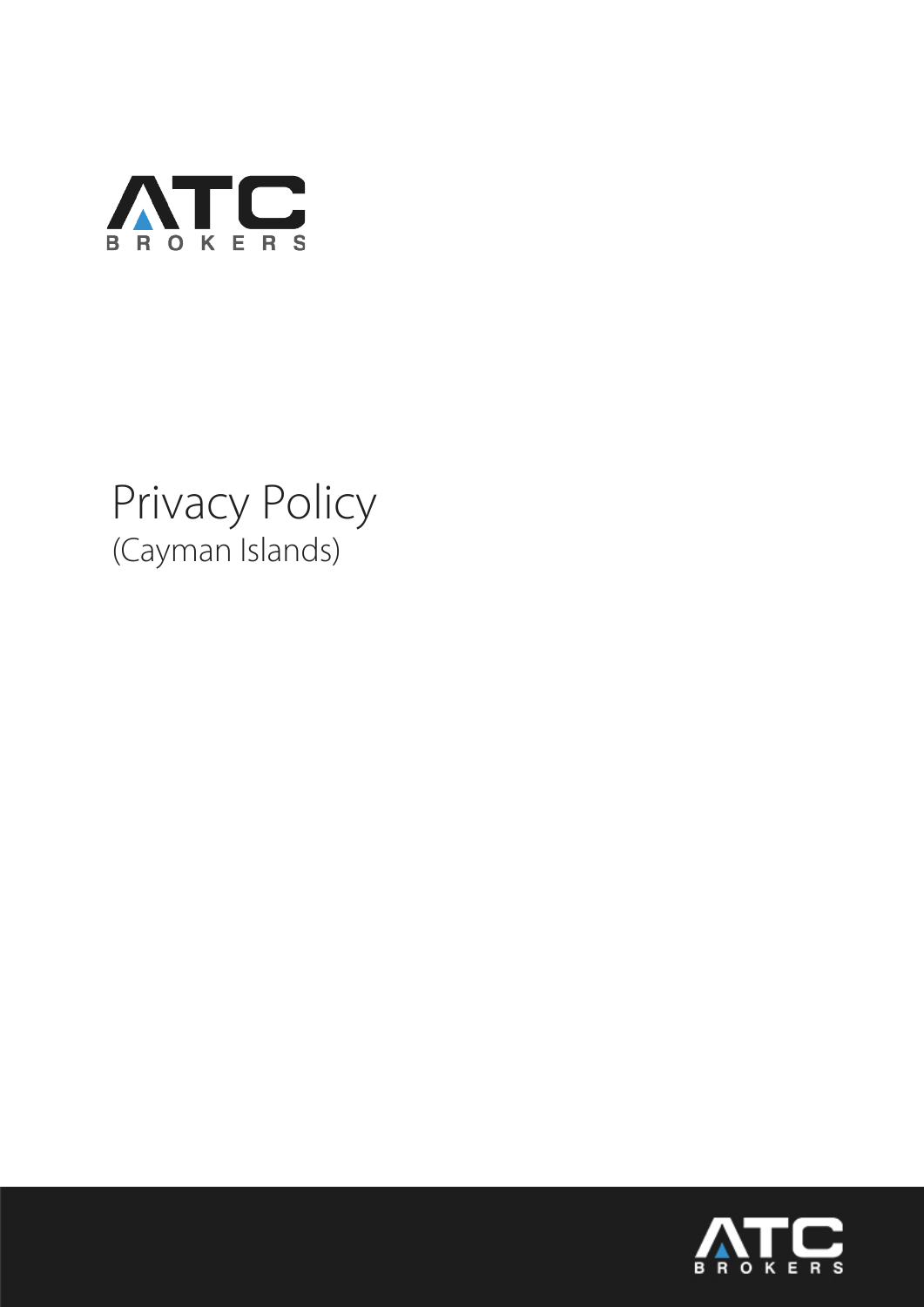IMPORTANT: PLEASE READ THIS PRIVACY POLICY AS IT APPLIES TO ANY PERSONAL DATA YOU PROVIDE US OR WE COLLECT ABOUT YOU. FOR EXAMPLE, IF YOU ACCESS THE WEBSITE AT ATCBROKERS.COM/EN-KY, ATC BROKERS LTD, INCORPORATED IN CAYMAN ISLANDS, COMPANY # 326602, OFFICE ADDRESS 27 HOSPITAL ROAD, GEORGE TOWN, GRAND CAYMAN, KY1-9008, CAYMAN ISLANDS, ('WEBSITE' AND 'ATC', 'US', 'WE' RESPECTIVELY) OR USE ANY OF OUR PRODUCTS OR SERVICES ('SERVICES'). WE DO NOT MARKET TO OR ENTER INTO CONTRACTS WITH CHILDREN NOR WE DO COLLECT PERSONAL DATA FROM ANY PERSON UNDER 18 YEARS OF AGE. PLEASE DO NOT ACCESS OR USE THE WEBSITE OR SERVICES IF YOU ARE UNDER 18 YEARS OF AGE.

## THIS POLICY

Whilst '**personal data**' is a defined term in Cayman Islands law, we use it here to also cover '**personally identifiable information**' as defined in US law, and other similar legal definitions. Essentially 'personal data' means any information relating to an identified or identifiable natural person, namely one who can be identified, directly or indirectly from that information alone or in conjunction with other information.

This Policy sets out what personal data we might collect, how we process and protect that data, the lawful grounds for that processing, and your related rights. In most cases, the lawful ground will be that the processing: (i) is necessary for our legitimate interests in carrying out our business, including to grow and improve our Services, provided those interests are not outweighed by your rights and interests ('**Legitimate Interests**'), (ii) is necessary to perform a contract with you ('**Contract**'), or (iii) we have a legal obligation to carry out the processing ('**Legal Obligation**'). Where processing is based on your consent ('**Consent**'), we will identify the processing purposes and provide you with relevant information to make the processing fair and transparent.

As data protection law and practice are constantly developing, we'll need to update this policy from time to time, which we'll do by posting a new policy on the Website. It is your responsibility to return to the

Website from time to time and check for changes.

#### PERSONAL INFORMATION - HOW DO WE OBTAIN PERSONAL DATA?

When you apply for or maintain an account with ATC, we collect personal information about you for business purposes, such as evaluating your financial needs, processing your requests and transactions, informing you about products and services that may be of interest to you, and providing customer service. The personal information we collect about you may include the following items items items helow:

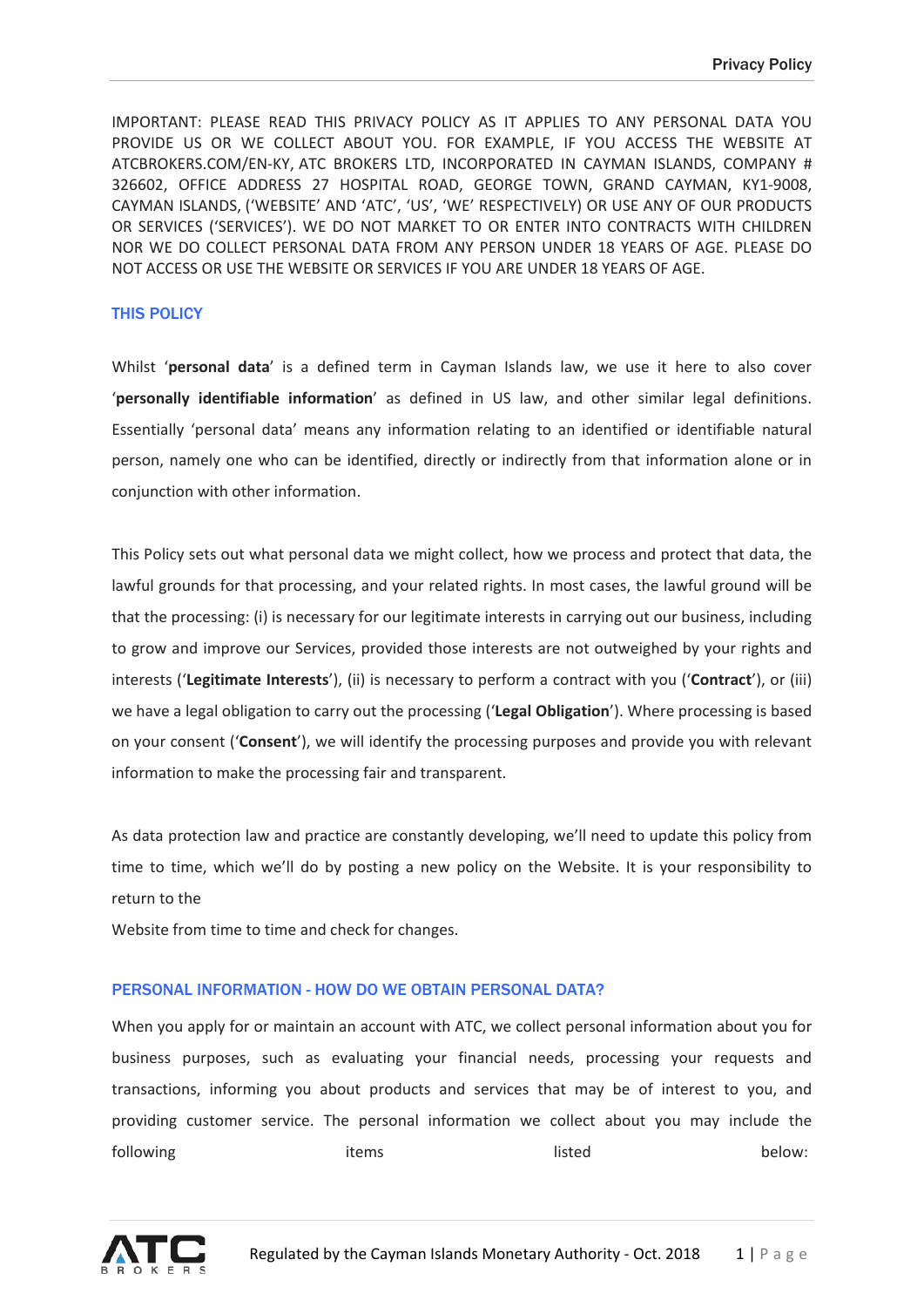- Application information: Information you provide to us on applications and other forms, such as your name, address, date of birth, Government Issued Identification, occupation, assets, and income.
- Transaction information: Information about your transactions with us and with our affiliates as well as information about our communications with you. Examples include your account balances, trading activity, your inquiries, and our responses;
- Verification information: Information necessary to verify your identity, such as a passport or driving license. Examples also include background information about you we receive from public records or from other entities not affiliated with ATC. Cayman Islands Money Laundering Regulations require us to collect information and take actions necessary to verify your identity.

When you provide us with personal data about yourself or another person, you are confirming to us that you are authorised to provide us with that information and that any personal data you give us is accurate and up-to-date. Provision of personal data to us is never a requirement, however if you do not provide us with the personal data necessary for us to carry out an action at your request or under a contract with or relating to you, for example to respond to your query or provide Services to you, we may not be able to respond to your query or provide Services to you.

#### SENSITIVE PERSONAL DATA

Given the nature of our business, we do not ask for '**sensitive**' or '**special categories of personal data**', such as information about your health, political opinions, racial origins or sexual life and we would ask you not to send any to us. However, if at any time you choose to transmit sensitive personal data over our Website or Services for any reason, you must have full authority or consent to do so and you agree that it will be dealt with according to this Privacy Policy, including possible transfer to our offices or the third parties, inside or outside the Cayman Islands, as described in this policy.

# HOW DO WE USE PERSONAL DATA?

We use personal data in the 'normal course' of our business, including to provide and improve our Services and to meet any binding contractual or legal obligations. For example:

• to respond to enquiries, to provide the Websites and Services, to provide advice and support, and to invoice accordingly. Lawful basis: Legitimate Interests or Contract.

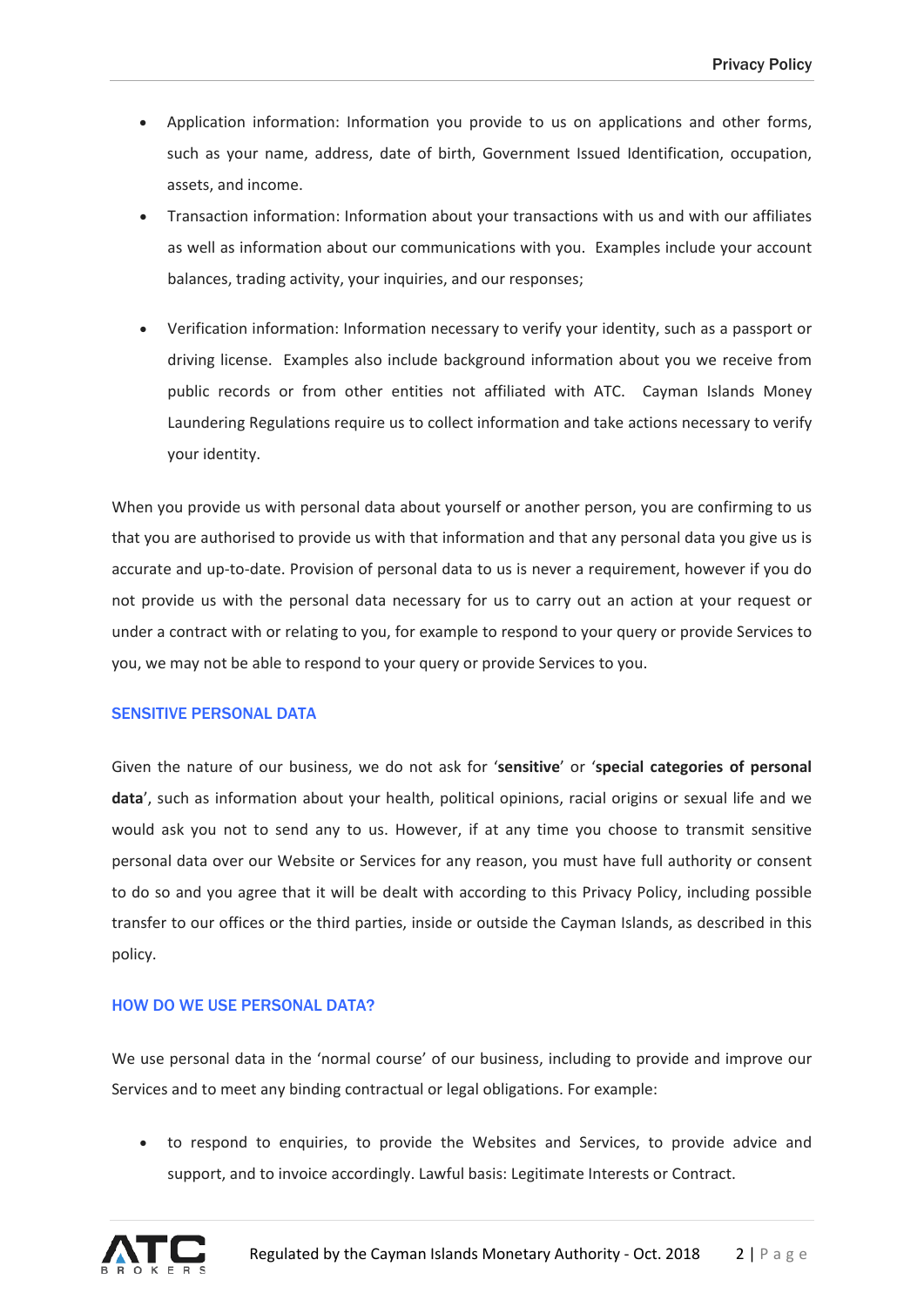- to analyse and improve the Website and Services, for example for technical or security purposes and to improve the customer experience. Lawful basis: Legitimate Interests, however where for example applicable law requires your consent to use certain cookies, we will ask for your Consent having provided you with relevant information.
- to market and sell our Services, including to communicate with you about same or similar services that we offer - if we do so, we will provide you with an easy and free way to opt-out of receiving such communications in the future. Lawful basis: Legitimate Interests (or Consent as above).
- in certain circumstances, to share it with a limited number of third parties as described in this policy, for example for operational requirements and business continuity purposes. Lawful basis: most processing will be based on Legitimate Interests, some processing is based on Contract and, where necessary (as above) some processing may be based on your prior Consent.

## SHARING DATA WITH OUR AFFILIATES AND/OR THIRD PARTIES

We may share personal information described above with our affiliates for purposes, such as, but not limited to, servicing customer accounts and informing customers about new products and services, or to aid in the trading activity of the company, its affiliates, or employees, and as permitted by applicable law. Our affiliates may include companies controlled or owned by us as well as companies that have an ownership interest in our company. The information we share with affiliates may include any of the information described above, such as your name, address, trading and account information. Our affiliates maintain the privacy of your information to the same extent ATC does in accordance with this policy.

ATC does not disclose your personal information to third parties, except as described in this policy. Third party disclosures may include sharing such information with non-affiliated companies that perform support services for your account or facilitate your transactions with ATC, including those that provide professional, legal, or accounting advice to ATC. In addition, third party disclosures may include sharing such information with non-affiliated companies that clients select as their agent that offer money managed account services that are licensed and regulated in their jurisdiction. Nonaffiliated companies that assist ATC in providing services to you are required to maintain the confidentiality of such information to the extent they receive it and to use your personal information only in the course of providing such services and only for the purposes that ATC dictates. We may also disclose your personal information to the third parties to fulfil your instructions or pursuant to

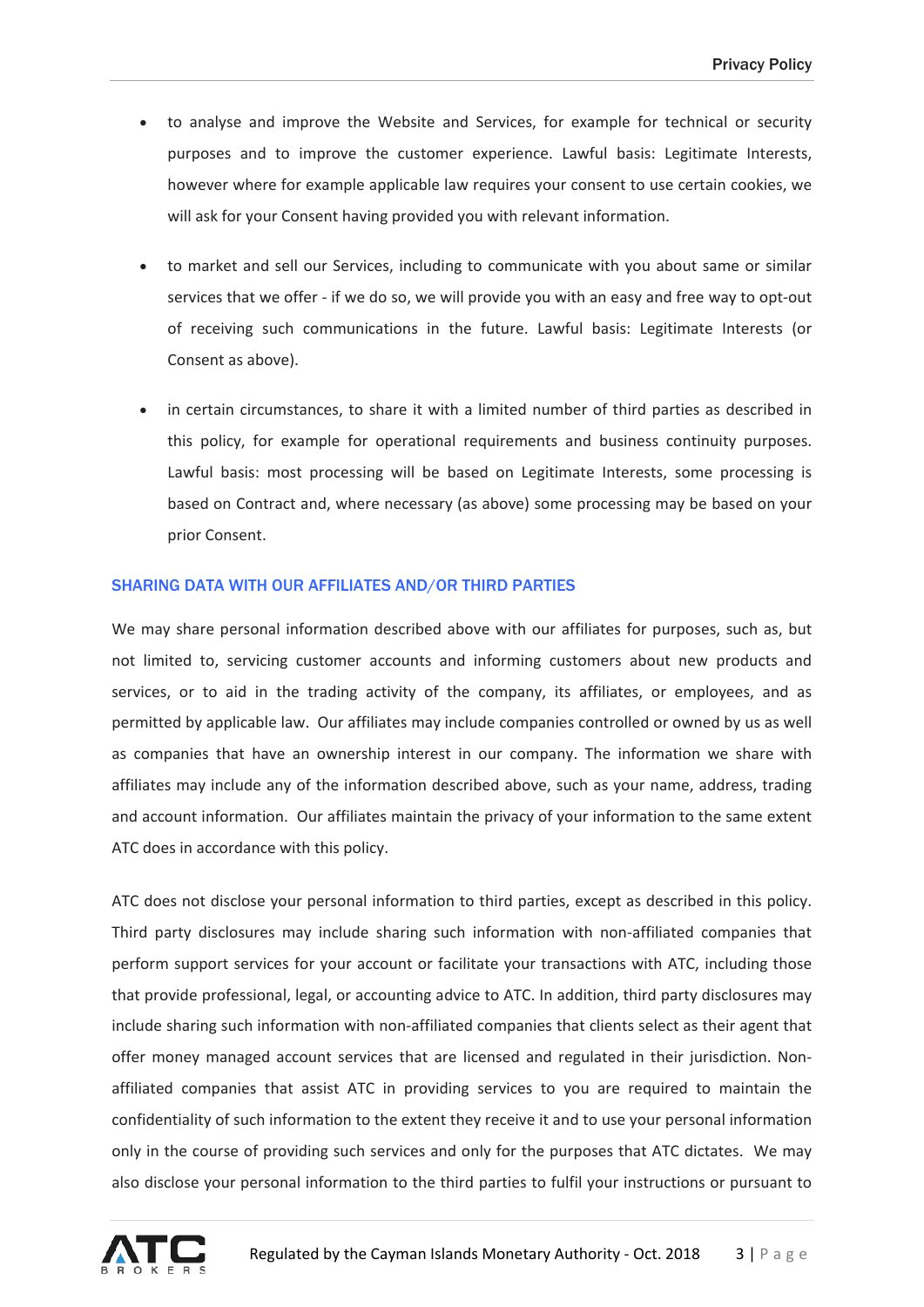your expressed consent. We want you to know that ATC will not give, sell or rent your personal data to third parties so they can market their services to you.

In each case, we have written contracts in place incorporating relevant wording to safeguard that personal data and comply with applicable laws, and we will only share such data as is necessary for the purpose in question. Where possible, we keep personal data within the Cayman Islands. However in order to carry out the above purposes, we may use third parties and their facilities outside the Cayman Islands. In all such cases we will ensure that appropriate security measures are in place to protect your personal data and a valid legal basis for the transfer applies.

## **COOKIES**

As and when our websites or Services use cookies and/or similar technologies, we will update our Cookie Policy, which is part of (and incorporated into) this Privacy Policy. Please review our Cookie Policy for more information, including on how to refuse or selectively accept cookies and/or similar technologies.

## SECURITY TECHNOLOGY

The security of data is very important to our business. In accordance with our legal obligations, we take appropriate technical and organisational measures to protect your personal data and keep those measures under review. However, we can only be responsible for systems that we control and we would remind you that the internet itself is not a secure environment.

ATC uses Secure Socket Layer (SSL) encryption technology in order to protect certain information that you submit. This type of technology protects you from having your information intercepted by anyone other than ATC while it is being transmitted to us. We work hard to ensure that our websites are secure and that they meet industry standards. We also use other safeguards such as firewalls, authentication systems (e.g., passwords and personal identifications numbers), and access control mechanisms to control unauthorized access to systems and data.

### **RETENTION**

As a default position, we will only retain personal data for any statutory retention period, then a reasonable period (if any) for the above purposes. This is subject, for example, to any valid opt-out or withdrawal of consent where processing is based on consent, or other valid exercise of your data subject rights.